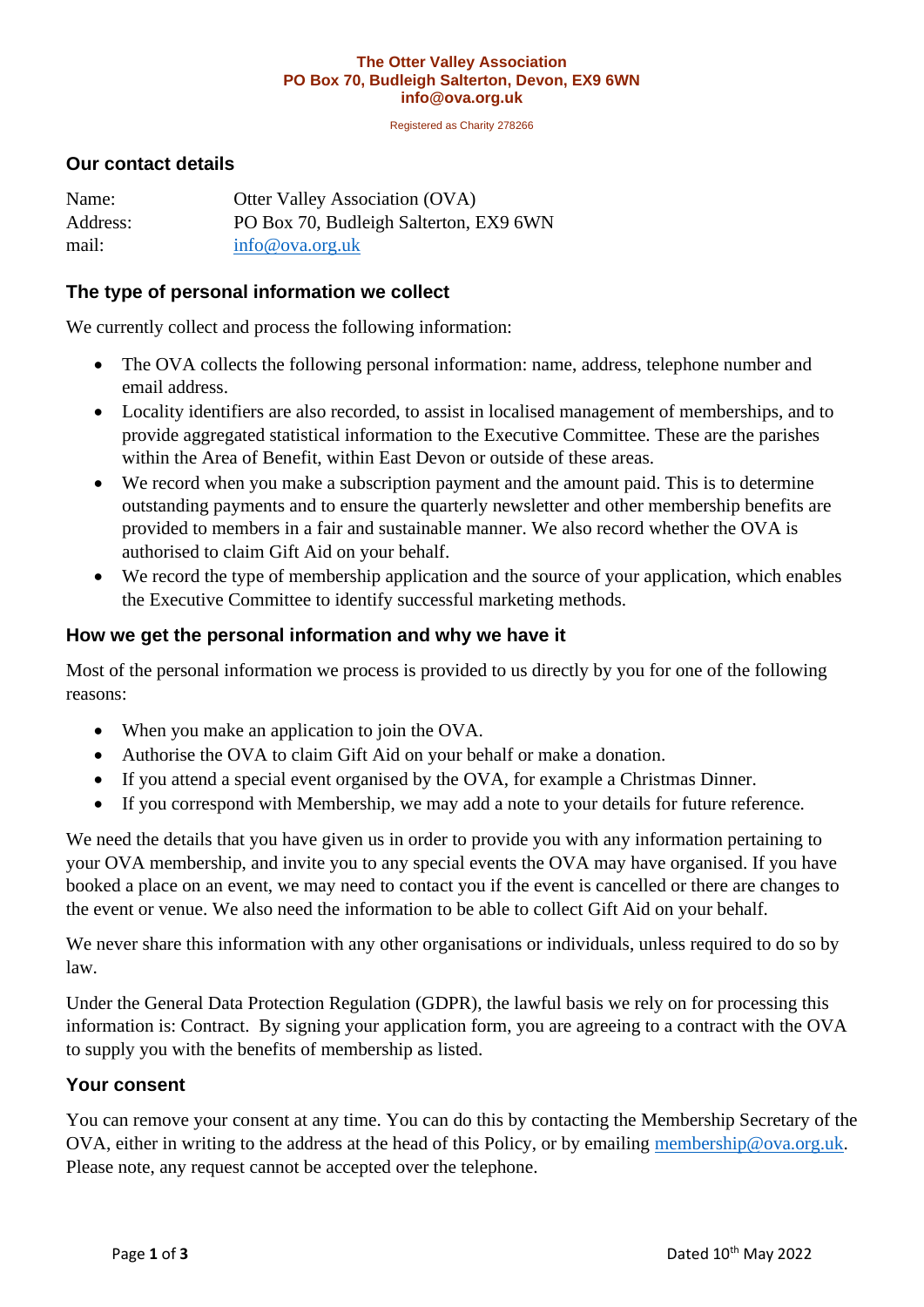#### **The Otter Valley Association PO Box 70, Budleigh Salterton, Devon, EX9 6WN info@ova.org.uk**

Registered as Charity 278266

Consent is required to provide the benefits of membership and supply the services of the OVA to you. As such withdrawing consent to process data would end the contract between you and the OVA and close the membership

# **How we store your personal information**

Your information is securely stored on removal media, which has been encrypted with keys of at least 256bit in length. Access to this information is limited to the Chairman, Treasurer and Membership Secretary and is not accessible via a network or the internet. Backup copies of the information are stored to the same standard, and not accessed unless required for data recovery.

Once your membership has been activated and sufficient subscription payment covering the fee for that year has been received, any scanned copies of application forms are then deleted, and the record overwritten.

We keep the personal information detailed above whilst your membership is on-going, and for up to four years after cessation of the membership. This is to allow for reinstatement of erroneously cancelled membership, recovery of late payments, regulatory financial reporting and receiving notification of deceased members.

We also keep any email correspondence for up to four years, in case there is any query or dispute about membership payments.

At the end of the fourth year, or earlier if removal is specifically requested, personal information is removed, leaving only anonymised and general data on the record. This includes:

- Parish location: Indicates the general area of the membership.
- Year: The years that the membership was active.
- Membership type: The type of membership for a given year.

This data is stored only as an aggregation along with other records. This summary cannot be used to identify any individual person.

At the end of the fourth year, or earlier if specifically requested, the OVA Membership Secretary will then dispose of all other personal information by deleting the record form the membership database. This may be done in batches, or by single record. Once deletion is completed, the record is overwritten on the hard drive, making recovery almost impossible.

Once the data has been stored as part of aggregated data, the original data is deleted, and the records overwritten. The original record is beyond use of the OVA and can no longer be recovered. Data may continue to be stored in backups until the backup is overwritten with the next copy. Typically, this is up to six months and is not used for any purpose other than as a backup.

# **Your data protection rights**

Under The Data Protection Act 2008 and the General Data Protection Regulation, effective from 25 May 2018, you have various rights in respect of the stored personal information held by the OVA.

# **Your right of access**

You have the right to ask us for copies of your personal information that the OVA holds on file.